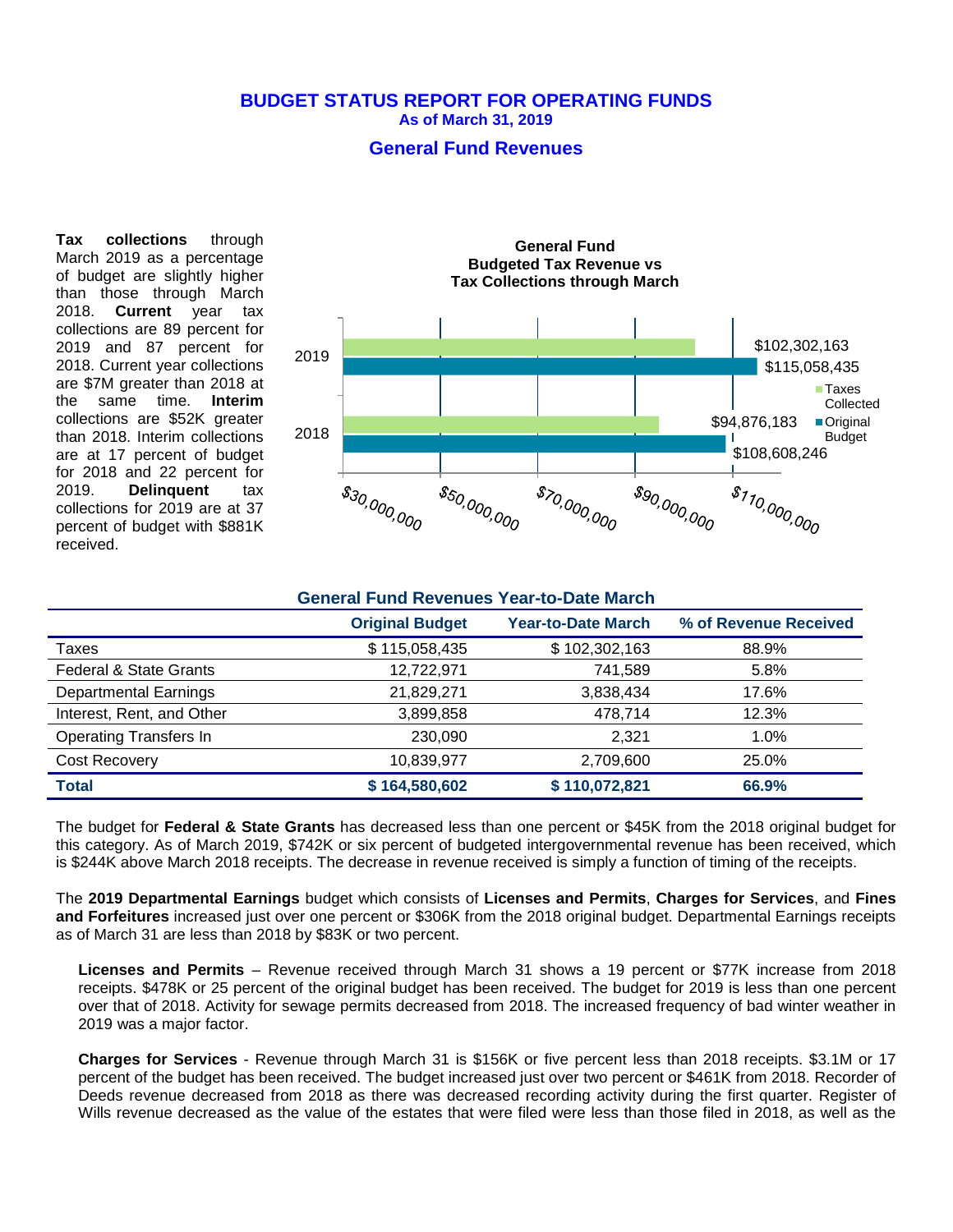varying percentage of the tax due. Also, commissions due from the State were delayed. Overall activity in the Sheriff's Office decreased from 2018 levels.

**Fines and Forfeitures** – Actual receipts through March are \$4K or one percent less than 2018 receipts. The budget for this category decreased just over eight percent or \$116K over 2018. \$293K or 16 percent of the budget has been received. Collections from Vice Investigations are a large piece of this line item and can vary greatly from year-to-year based on the number and size of the cases. Adult Probation receives payments from the State that must first cover assessed fees. Any remaining balance can then be applied to Other Court Costs. The payments from the State vary greatly based on the cases.

**Miscellaneous Revenues** - Actuals are \$233K or 95 percent greater than 2018 receipts. The budget for this category increased 15 percent or \$516K over 2018. \$479K or 12 percent of the budget has been received.



# General Fund Expenditures

#### **General Fund Expenditures Year-to-Date March**

|                                  | <b>Original Budget</b> | <b>Year-to-Date March</b> | % Expended |
|----------------------------------|------------------------|---------------------------|------------|
| Personnel                        | \$108,963,039          | \$22,361,246              | 20.5%      |
| <b>Materials and Services</b>    | 38,084,164             | 7,999,098                 | 21.0%      |
| Contributions, Grants, Subsidies | 3,962,234              | 1,347,447                 | 34.0%      |
| <b>Fleet Leases</b>              | 241,853                | 41,903                    | 17.3%      |
| <b>Operating Transfers Out</b>   | 17,012,890             | 4,252,722                 | 25.0%      |
| <b>Other Financing Uses</b>      | 420,190                | 259,548                   | 61.8%      |
| <b>Allocated Costs</b>           | 1,386,917              | 346.728                   | 25.0%      |
| Total*                           | \$170,071,287          | \$36,608,692              | 21.5%      |

\*excludes unappropriated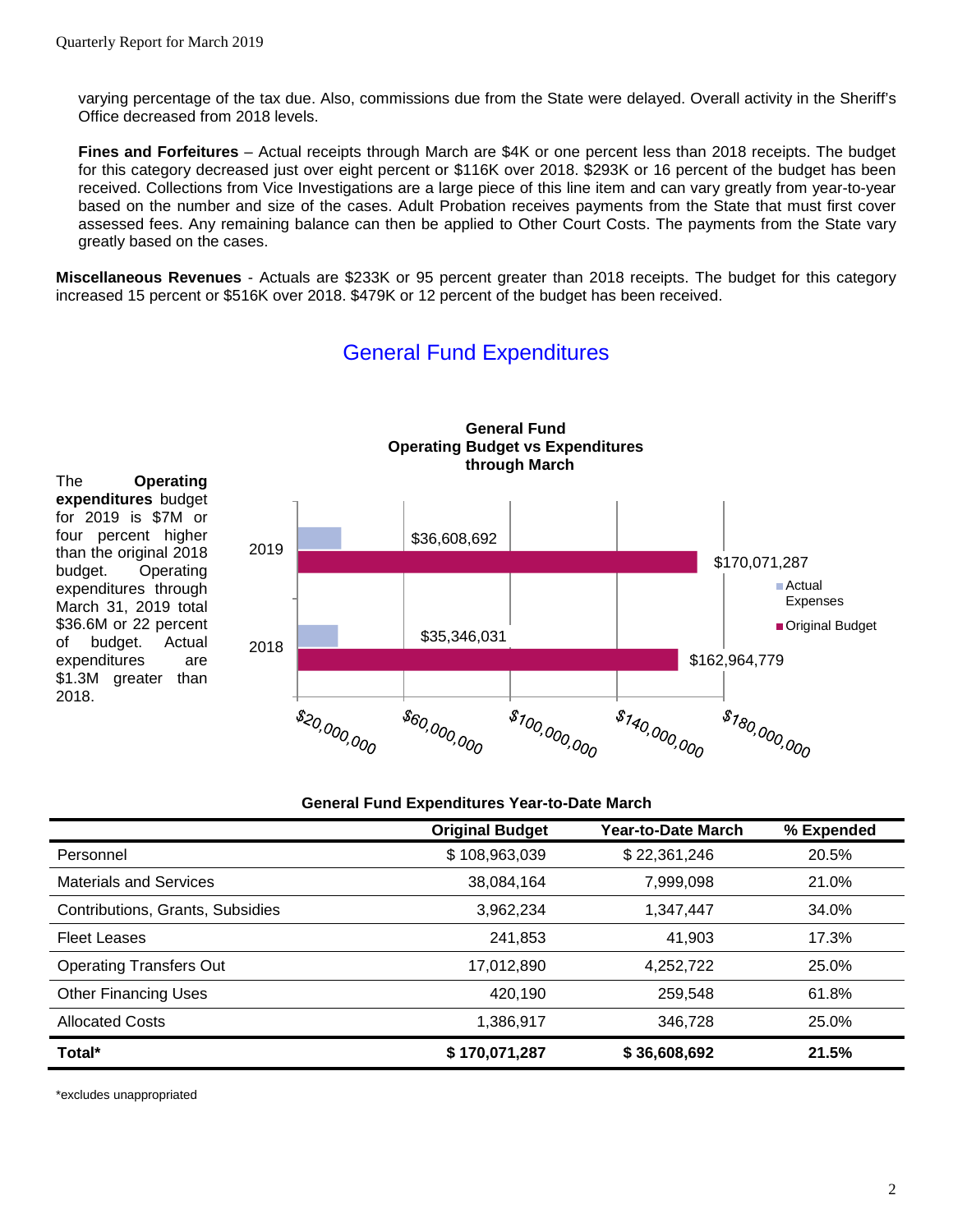The **Materials and Services** budget decreased one percent or \$377K from 2018. The Materials and Services expenditures through March 2019 are \$78K or one percent greater than 2018.

The overall **Personnel Services** budget for 2019 increased five percent or \$5.1M from the 2018 original budget. The Salaries budget increased three percent as a result of the increases given in 2018. The budgets for Wages, Overtime, and FICA have increased accordingly. The budget for Retirement increased as a result of a rate increase.

|                                 | 2019 Original<br><b>Budget</b> | <b>2019 Year-to-</b><br><b>Date March</b> | % Spent<br>2019 | 2018 Original<br><b>Budget</b> | <b>2018 Year-to-</b><br><b>Date March</b> | % Spent<br>2018 |
|---------------------------------|--------------------------------|-------------------------------------------|-----------------|--------------------------------|-------------------------------------------|-----------------|
| <b>Salaries</b>                 | \$75,427,552                   | \$15,110,928                              | 20.0%           | \$73,107,092                   | \$15,045,058                              | 20.6%           |
| Wages                           | 2,956,899                      | 422,940                                   | 14.3%           | 2,559,547                      | 430,763                                   | 16.8%           |
| Overtime                        | 1,751,311                      | 537,677                                   | 30.7%           | 1,720,199                      | 515,633                                   | 30.0%           |
| <b>Standard Fringe Benefits</b> | 15,872,055                     | 3,440,467                                 | 21.7%           | 15,681,349                     | 3,455,300                                 | 22.0%           |
| <b>FICA</b>                     | 6,126,347                      | 1,310,131                                 | 21.4%           | 5,913,480                      | 1,282,398                                 | 21.7%           |
| Retirement                      | 6,513,545                      | 1,460,245                                 | 22.4%           | 4,628,353                      | 1,051,523                                 | 22.7%           |
| <b>Workers' Compensation</b>    | 315,330                        | 78,858                                    | 25.0%           | 283,102                        | 69,528                                    | 24.6%           |
| <b>Total</b>                    | \$108,963,039                  | \$22,361,246                              | 20.5%           | \$103,893,122                  | \$21,850,203                              | 21.0%           |

# **Personnel Services Comparison**

The percent of budget spent in 2019 is even with 2018. All categories are on target for the percent of budget spent through March 31.

| <b>Analysis of Major Personnel Services Categories</b><br>March 2018 & 2019 |               |                 |                   |            |  |
|-----------------------------------------------------------------------------|---------------|-----------------|-------------------|------------|--|
| Category                                                                    | 2019 Expenses | 2018 Expenses   | <b>Difference</b> | % Increase |  |
| <b>Salaries</b>                                                             | \$15,110,928  | 15,045,058<br>S | \$65,870          | 0.4%       |  |
| <b>Fringe Benefits</b>                                                      | 3,440,467     | 3,455,300       | (14, 833)         | (0.4)%     |  |
| Wages                                                                       | 422,940       | 430,763         | (7, 823)          | (1.8)%     |  |
| Overtime/On-call                                                            | 537,677       | 515,633         | 22,044            | 4.3%       |  |
| Retirement                                                                  | 1,460,245     | 1,051,523       | 408,722           | 38.9%      |  |

## **General Fund Approved Full-time Positions and Vacancies**

| <b>Date</b> | <b>Approved</b><br><b>Positions</b> | <b>Vacancies</b> | % of Vacancies |
|-------------|-------------------------------------|------------------|----------------|
| March 2019  | 1.414.5                             | 86.0             | $6.1\%$        |
| March 2018  | 1.394.6                             | 65.1             | 4 7%           |

As the chart to the left indicates, the vacancy rate in March 2019 is 6.1 percent versus 4.7 percent in March 2018. Of the 86 current vacant positions, the Prison has 15 vacancies, the Health Department has 14 vacancies, and Court Administration has nine

vacancies. DCIS and Juvenile Probation have six vacancies each. Public Defender has four vacancies. Recorder of Deeds, Court Reporters, Coroner, and Adult Probation each have three vacancies. Additionally, eight departments have two vacancies each and 4 departments have one vacancy each.